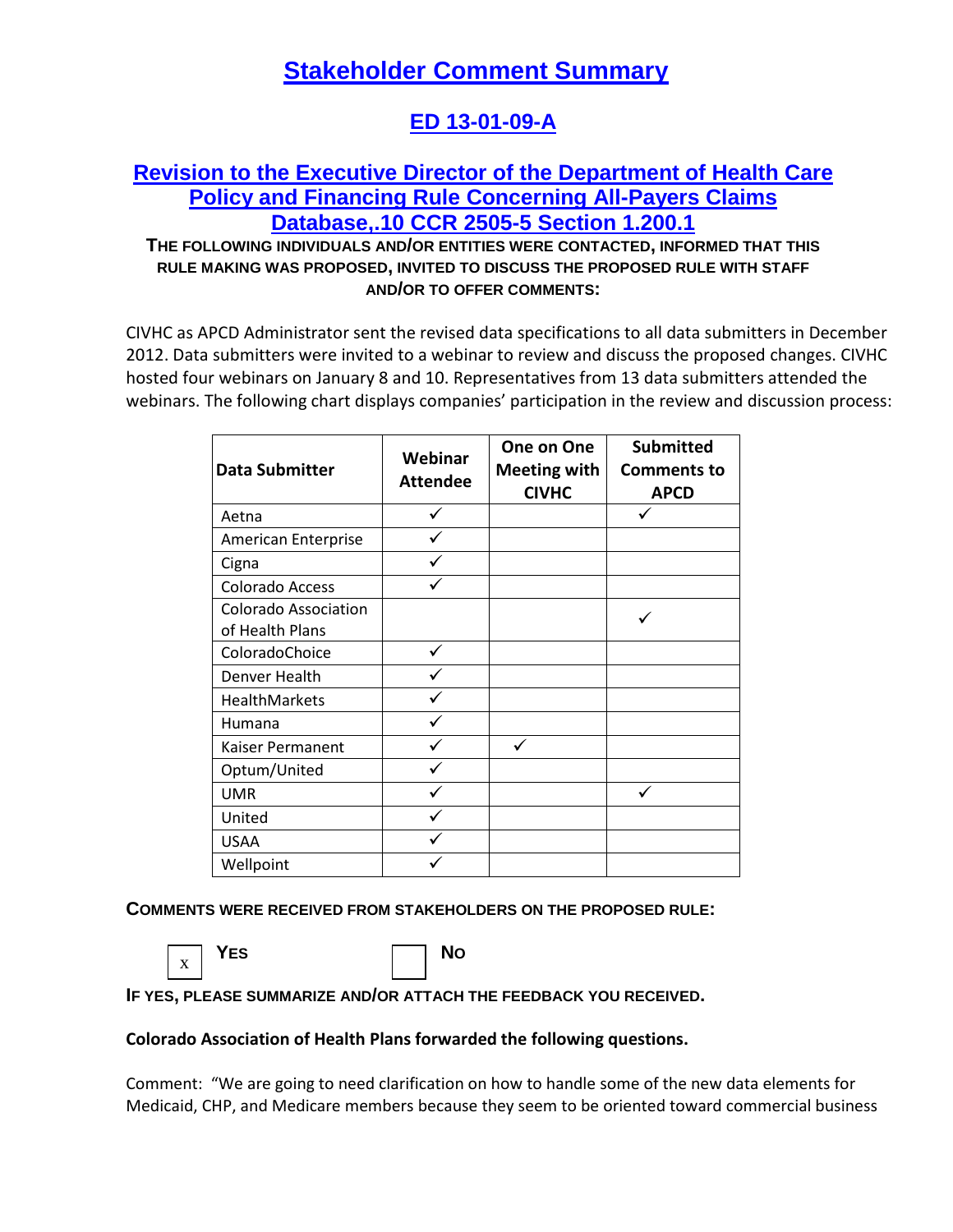which we don't have very much of. Examples include Group Size and Risk Basis. As a general rule it would be helpful to have the APCD folks specify how to populate fields that they'd like to see standardized across these types of plans."

Response: We have added clarifications to the Data Submission guide.

Comment: "We have a couple questions on the new requirements. Is there another document that outlines what the new values should be for the changed/added fields? Also, the requirement on the inpatient claims will be hard to meet at 100%. Not all inpatient claims will have a procedure code, for instance an ER visit for a severe flu would not require a procedure code. What would we put in those fields?"

Response: We added clarifications to the Data Submission Guide, including more detail about when information is needed for a particular type of claim. We continue to work collaboratively with all the health plans. We will use our established Waiver process to set mutual expectations about thresholds and compliance with data specifications.

#### **Aetna forwarded the following questions.**

Comment: "For the new fields added that are related to the Health Care Reform initiative, we recommend you specify which types of plans and products the fields do not apply to. For instance, not applicable to Medicare Plans, dental plans etc. This will help reduce the number of questions and the number of variances."

Response: We added clarifications to the Data Submission Guide, including more detail about when information is needed for a particular type of claim.

Comment: In regards to the specific fields related to the Health Care Reform initiative; ME045, ME106, ME108, ME120, ME121, ME122, we are in the process of modifying our system to conform to the Federal requirements and anticipate this information will not be available until after 1/1/2014. Since this data will not be available until 2014, we recommend providing guidance on how the fields should be populated in the interim.

Response: We have modified the Data Submission Guide to reflect that this information will be available beginning January 2014. Until then, we will accept blank or null values.

Comment: Additional comments regarding the other data fields are: MC005A - We are not currently able to report the data as requested. We are working on a project to better capture this information but it will not be completed until probably 2014. MC203 & MC204 – This is a new field and will require testing on our part. PC202 – We need to do further investigation on this field to determine whether or not this information is captured by our systems.

Response:We will work collaboratively with all the health plans. We will use our established Waiver process to set mutual expectations about thresholds and compliance with data specifications.

**United** forwarded a letter (attached) requesting clarification about a number of data elements. In response, we revised the Data Submission Guide to provide better guidance.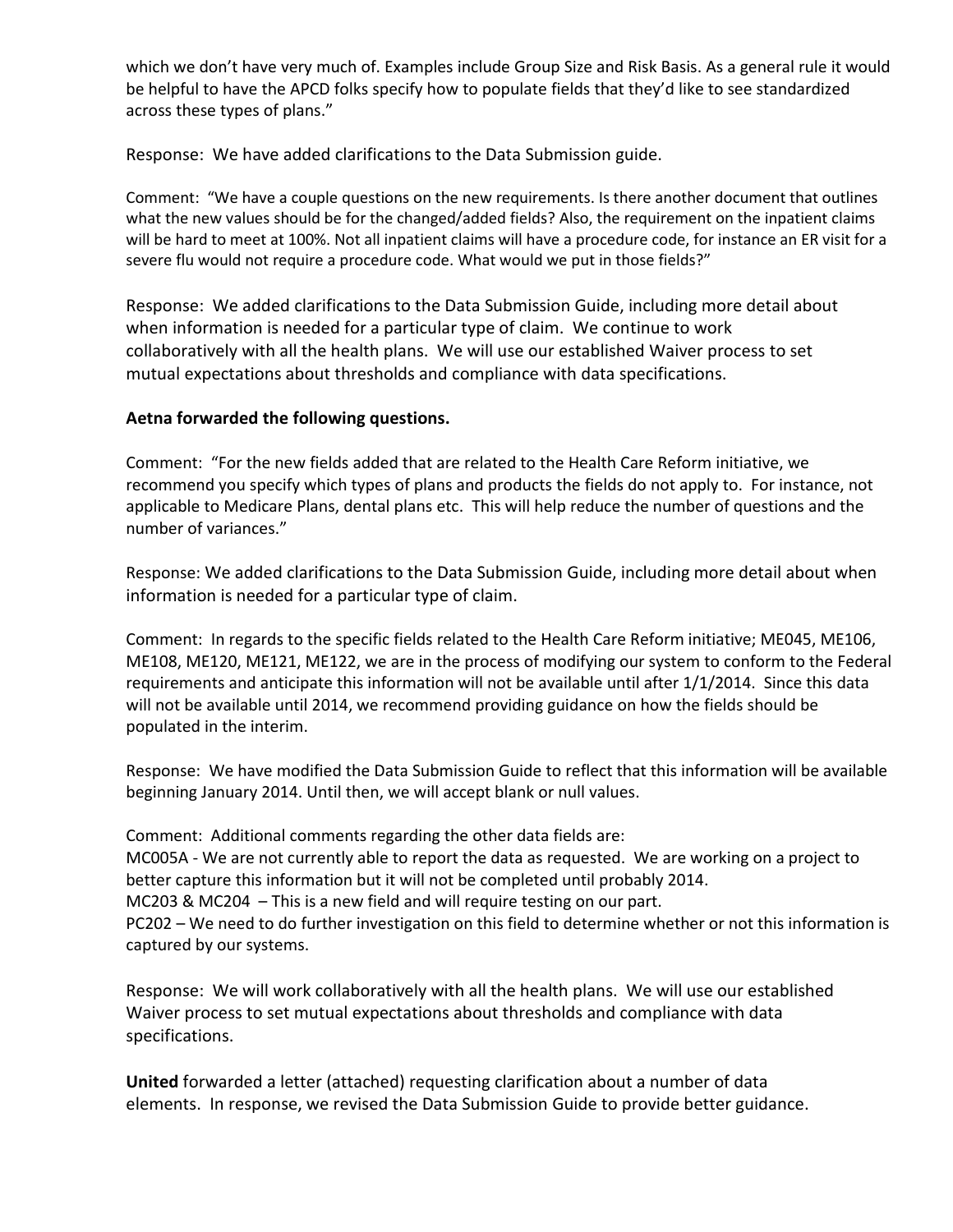| Title of Rule:              | Revision to the Executive Director of the Department of Health<br>Care Policy and Financing Rule Concerning All-Payers Claims<br>Database, 10 CCR 2505-5, Section 1.200.1 |
|-----------------------------|---------------------------------------------------------------------------------------------------------------------------------------------------------------------------|
| Rule Number:                | ED 13-01-09-A                                                                                                                                                             |
| Division / Contact / Phone: | Joel Dalzell 303.866.3618 / CIVHC: Linda Green 720-484-<br>4110                                                                                                           |

#### **STATEMENT OF BASIS AND PURPOSE**

1. Summary of the basis and purpose for the rule or rule change. (State what the rule says or does and explain why the rule or rule change is necessary).

10 CCR 2505-5 contains the rules for the administration of the All-Payers Claims Database. Section 1200.1 Definitions incorporates the "submission guide" into the rule by reference to the document dated "August 2011 version 3." The submission guide requires updating to improve the data collection process. This amendment replaces "August 2011 version 3" with the words "January 2013 version 5." A copy of the January 2013 version 5 submission guide is provided with this amendment. The authority for this rule is contained in 25.5-1-105, C.R.S. (2010) and 25.5-1-204 C.R.S (2010).

2. An emergency rule-making is imperatively necessary

to comply with state or federal law or federal regulation and/or



for the preservation of public health, safety and welfare.

Explain:

- 3. Federal authority for the Rule, if any:
- 4. State Authority for the Rule:

25.5-1-108, C.R.S. (2012); 25.5-1-204, C.R.S and 25.5-1-105, C.R.S.



Proposed Effective Date **05/15/2013** Emergency Adoption

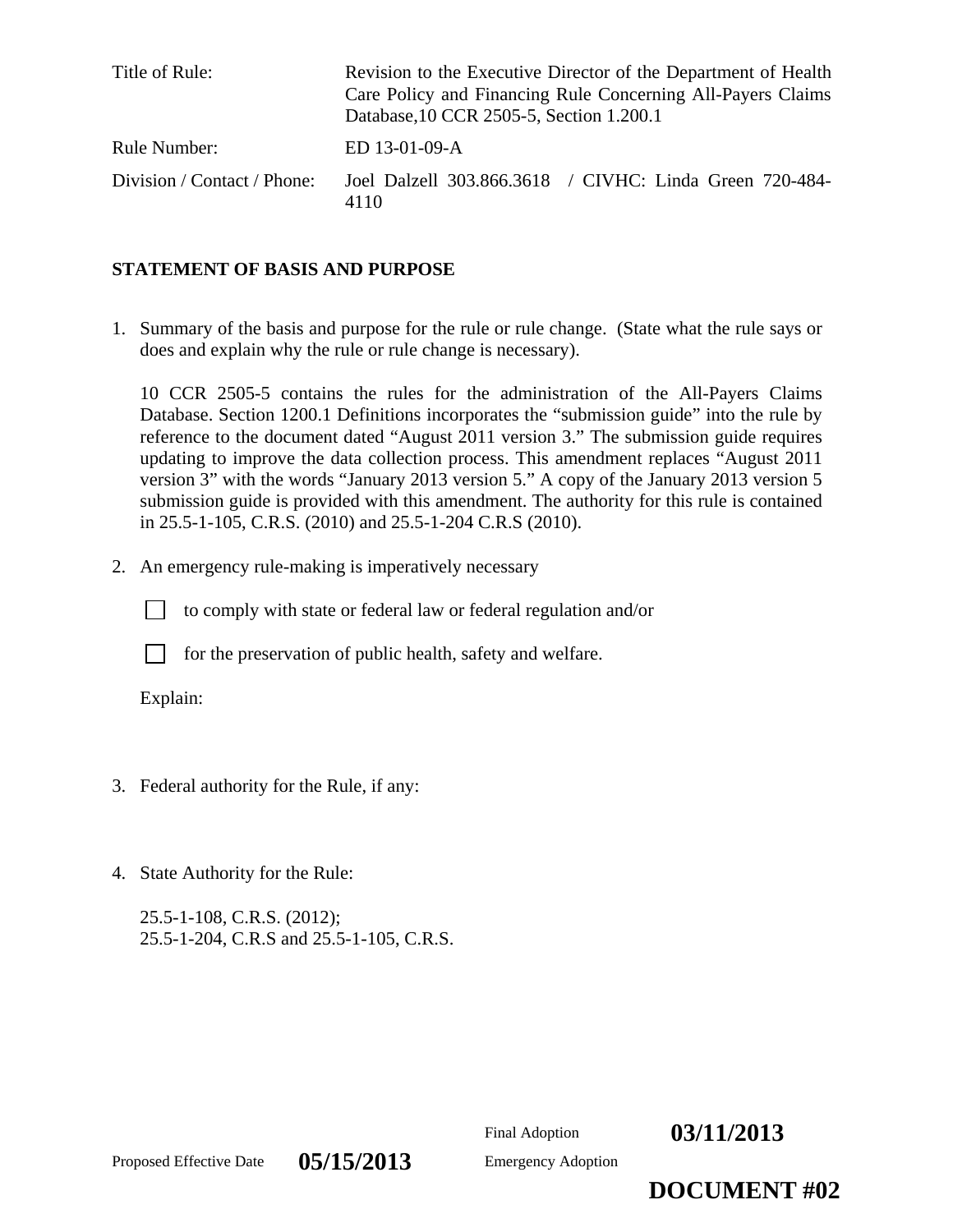| Title of Rule:              | Revision to the Executive Director of the Department of Health<br>Care Policy and Financing Rule Concerning All-Payers Claims<br>Database, 10 CCR 2505-5, Section 1.200.1 |  |
|-----------------------------|---------------------------------------------------------------------------------------------------------------------------------------------------------------------------|--|
| Rule Number:                | ED 13-01-09-A                                                                                                                                                             |  |
| Division / Contact / Phone: | Joel Dalzell 303.866.3618 / CIVHC: Linda Green 720-484-<br>4110                                                                                                           |  |

### **REGULATORY ANALYSIS**

1. Describe the classes of persons who will be affected by the proposed rule, including classes that will bear the costs of the proposed rule and classes that will benefit from the proposed rule.

This amendment affects the health insurance carriers and public payers that are required to submit data to the All-Payers Claims Database ("APCD"). The revisions will benefit all Colorado residents through improved information about health care cost and utilization.

2. To the extent practicable, describe the probable quantitative and qualitative impact of the proposed rule, economic or otherwise, upon affected classes of persons.

Data submitters may need to make minor alterations to file layouts. The revised data requirements provide clarifications of the requirements and will therefore reduce the number of resubmitted files. The submission guide adds data elements to support analysis of health system performance after implementation of the Affordable Care Act in 2014.

3. Discuss the probable costs to the Department and to any other agency of the implementation and enforcement of the proposed rule and any anticipated effect on state revenues.

A private nonprofit organization funded by foundation grants operates the APCD under the Department's supervision. No state funds were appropriated for this project. The Department does not expect to incur additional costs. This project does not affect state revenues.

4. Compare the probable costs and benefits of the proposed rule to the probable costs and benefits of inaction.

The APCD will support reporting and analysis about health care cost and utilization in Colorado. These revisions ensure that data will be accurately transmitted and that the data will support analysis of health system performance under ACA and other system transformation efforts. Accurate, robust data ensures that reports are credible and representative of Colorado's health care environment.

5. Determine whether there are less costly methods or less intrusive methods for achieving the purpose of the proposed rule.

The submission guide requests the minimum amount of data needed to achieve the analytic purposes of the APCD. The January 2013 version includes clarifications that standardize the data requirements and requires additional procedure codes for inpatient care; diagnosis codes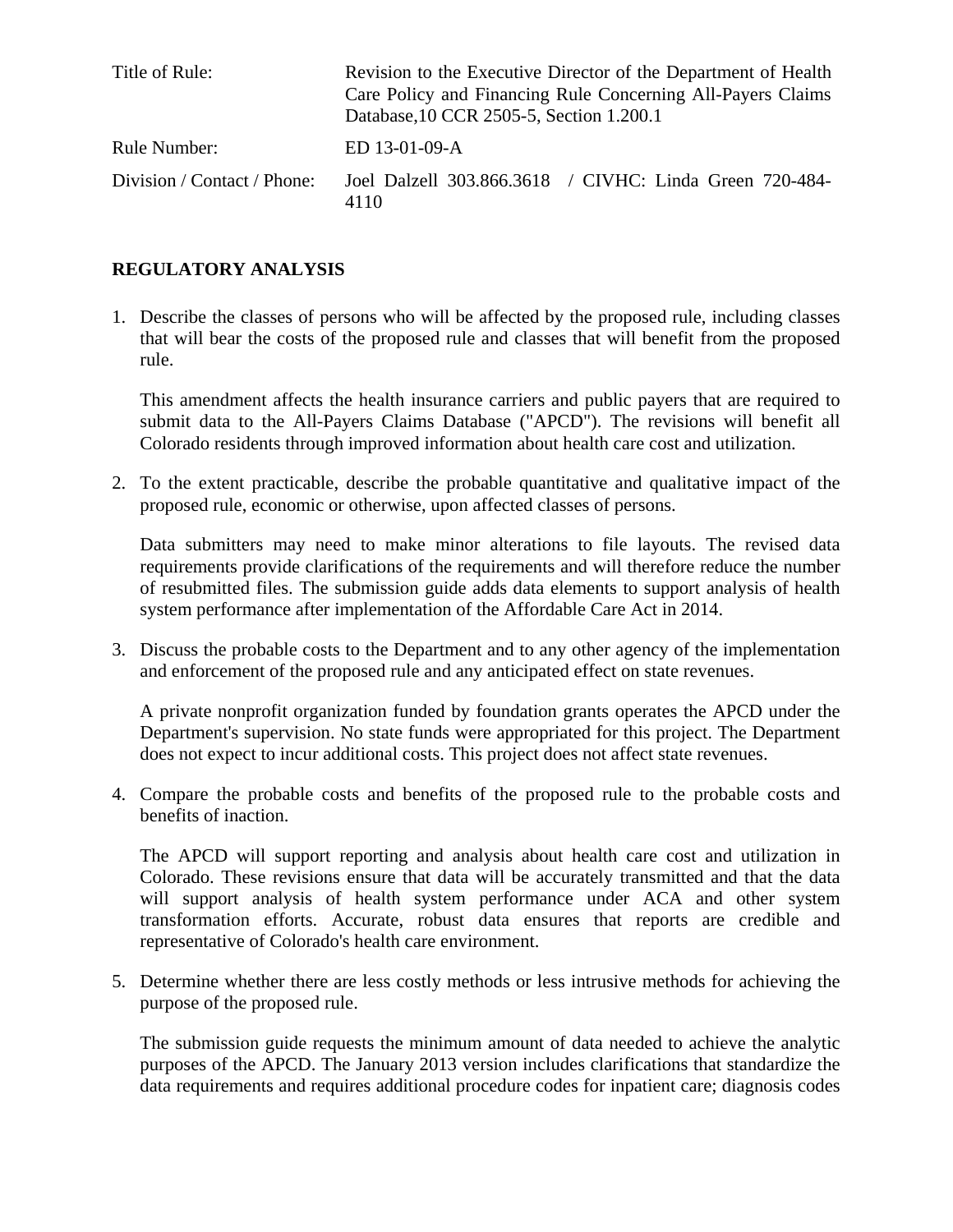| Title of Rule:              | Revision to the Executive Director of the Department of Health<br>Care Policy and Financing Rule Concerning All-Payers Claims<br>Database, 10 CCR 2505-5, Section 1.200.1 |  |
|-----------------------------|---------------------------------------------------------------------------------------------------------------------------------------------------------------------------|--|
| Rule Number:                | ED 13-01-09-A                                                                                                                                                             |  |
| Division / Contact / Phone: | Joel Dalzell 303.866.3618 / CIVHC: Linda Green 720-484-<br>4110                                                                                                           |  |

from claims forms and information about the insurance group size in preparation for evaluating the effects of health care reform.

6. Describe any alternative methods for achieving the purpose for the proposed rule that were seriously considered by the Department and the reasons why they were rejected in favor of the proposed rule.

Alternative data collection models create a greater burden on data submitters and the APCD without increasing the quality and accuracy of the data.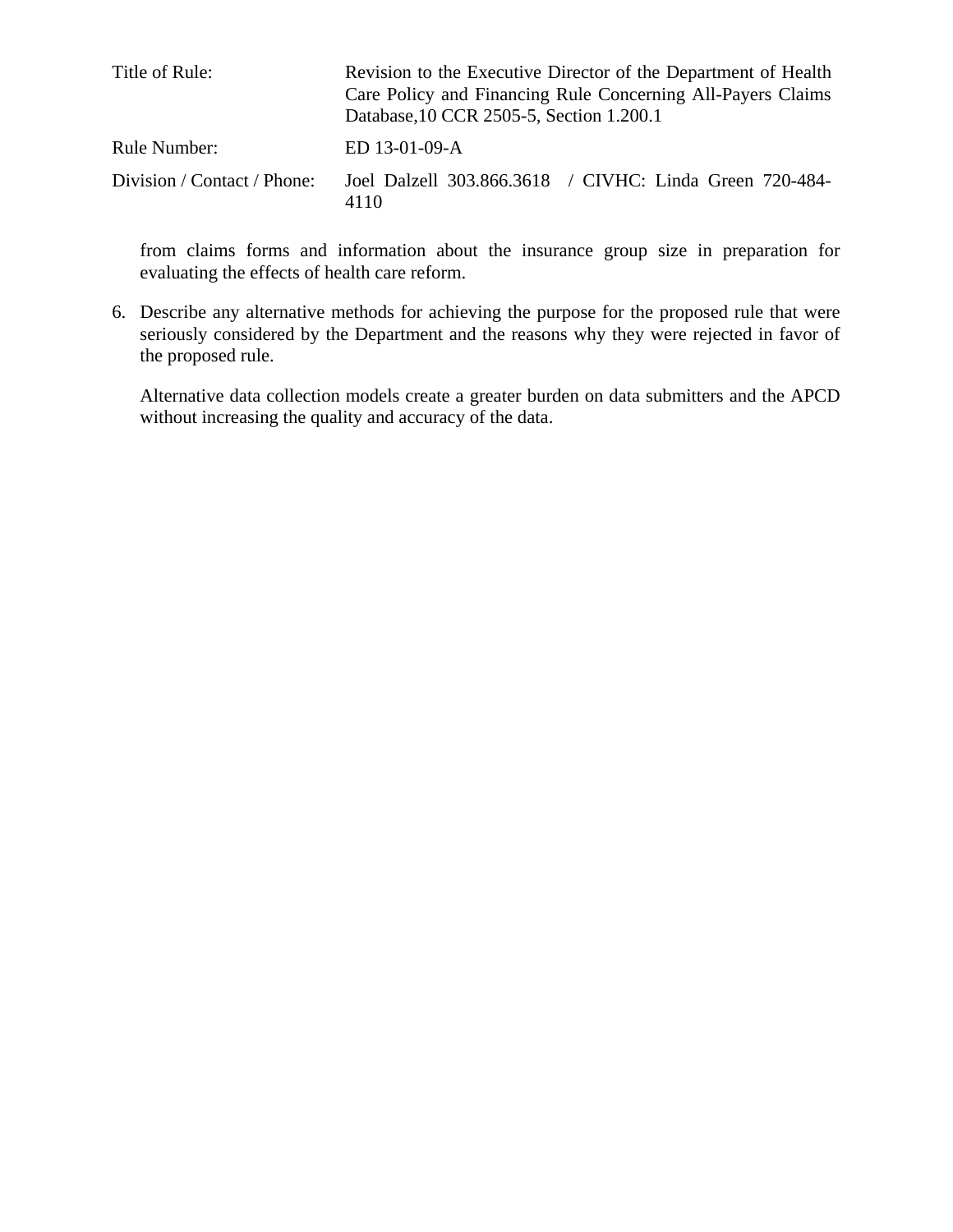#### **1.200 All-Payers Claims Database 10 CCR 2505-5**

#### **1.200.1 Definitions**

"administrator" means the administrator of the APCD appointed by the director of the department.

"APCD" means the Colorado All-Payer Claims Database.

"department" means the Colorado Department of Health Care Policy and Financing.

"director" means the Executive Director of the department.

"eligibility data file" means a file that includes data about a person who receives health care coverage from a payer, according to the requirements contained in the submission guide.

"HIPAA" means the Health Insurance Portability and Accountability Act, .S.C. § 1320d – 1320d-8, and its implementing regulations, 45 C.F.R. Parts 160, 162 and 164, as may be amended.

"historic data" means eligibility data file(s), medical claims data file(s), pharmacy file(s) and provider file(s) for the period commencing January 1, 2009 through December 31, 2011. "Medical claims data file" means a file that includes data about medical claims and other encounter information, according to the requirements contained in the submission guide.

"medical claims data file" means a file that includes data about medical claims and other encounter information, according to the requirements contained in the submission guide.

"payer" means a private health care payer and a public health care payer.

"pharmacy file" means a file that includes data about prescription medications and claims filed by pharmacies, according to the requirements contained in the submission guide.

The method of the method of the diplomation of the submission public the straight of the straight of the method of the diplomatic straight (and the method of the method of the diplomatic straight of the straight of the met "private health care payer" means an insurance carrier as defined in C.R.S. § 10-16-102(8) covering an aggregate of 1,000 enrolled lives in health coverage plans as defined in CRS 10-16-102(22.5). For purposes, of this regulation, "private health care payer" includes carriers offering health benefits plans under C.R.S. 10-16-102(21)(a) and dental, vision, limited benefit health insurance, and short-term limited-duration health insurance. It does not include carriers offering only accident liability; credit; benefits for long term care, home health care, community-based care, or any combination thereof under Article 19 of Title 10; disability income insurance; liability insurance including general liability insurance and automobile liability insurance; coverage issued as a supplement to liability insurance; worker's compensation or similar insurance; or automobile medical payment insurance, specified disease, or hospital confinement indemnity insurance.

"provider file" means a file that includes additional information about the individuals and entities that submitted claims that are included in the medical claims file; and is submitted according to the requirements contained in the submission guide.